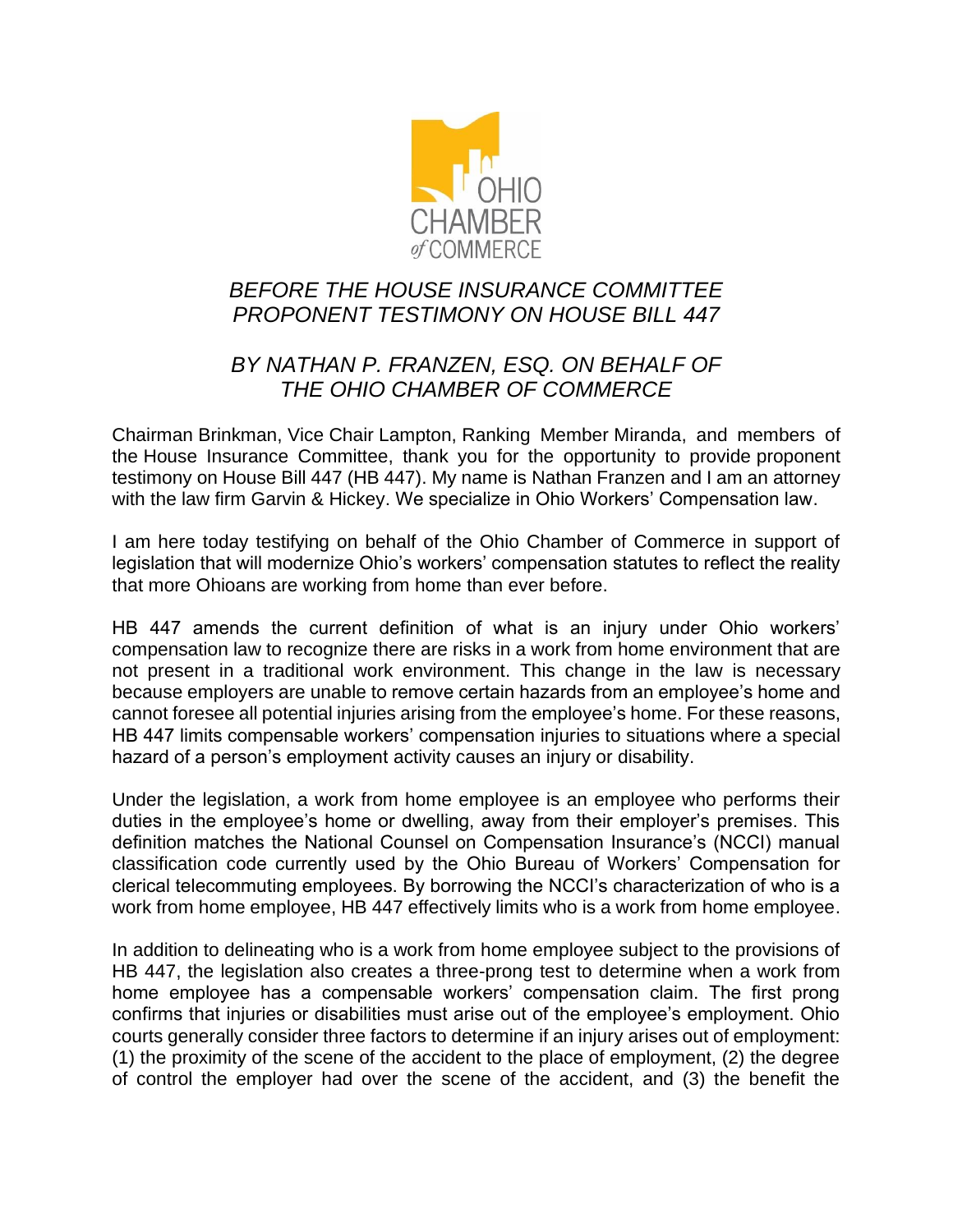employer received from the injured employee's presence at the scene of the accident. These factors are not exhaustive, but a guide post for the courts.

The second prong will codify that a work from home employees' injury must be a special hazard to their employment. The special hazard doctrine in Ohio workers' compensation law potentially allows claims for work injuries and disabilities when an employer's lack of control over the scene of the accident would have otherwise resulted in a denial of the claim. The special hazard exception is a two part test which Ohio courts have defined as: (1) "but for" the employment, the employee would not have been at the location where the injury occurred, and (2) the risk is distinctive in nature or quantitatively greater than the risk common to the public. In this instance, employers lack control over the employees' homes, and many of the risks associated with being home are common to every person, so requiring a special hazard for at home employees insures employee's injuries are work related.

The last prong, requires the injury or disability to occur in the course of an activity undertaken by the employee for the exclusive benefit of the employer. This means the work from home employee's injury would not be compensable in Ohio workers' compensation where the employee was injured by a personal activity or errand.

Importantly, HB 447 still allows for employees who are working from home to bring workers' compensation claims. One common example of an injury that would be compensable is that of a simple cut, sprain or other injury to an employee while performing clerical type duties. If an employee is working from home handling paper files, answering the phone, scanning or faxing documents, or other work activity and they are injured directly by that activity the injury would arise out of their employment, the injury would have been caused by a risk distinctive in nature to the employee's employment greater than that of the general public and would have occurred during the course of an activity solely for the employer's benefit. Therefore, the injury would be compensable.

Another example of a compensable injury would be a slip, trip and fall where the employee is working from home, again engaged in work activity such as walking to, in or around their desk or office to answer a phone, retrieve documents from a printer, file documents away, etc. and they trip over their office chair, their phone cord, files, or other work-related items. The injury would have arisen out of their work, a special hazard of tripping over work related items would be greater than that to the general public, and the injury would have occurred in the course of an activity whose benefit was exclusive to the employer.

We cannot discuss every potential scenario because each workers' compensation claim is unique and considered on a fact by fact basis. Indeed, HB 447 requires this type of factual analysis to determine if a claim is compensable. Under HB 447, work from home employees would have their work related injuries heard, adjudicated, and compensated in a relatively quick and efficient manner just like all other Ohio employees.

Moreover, HB 447 does not disqualify a class of persons or a class of injuries from workers' compensation benefits. Instead, it only changes the evidentiary requirements.